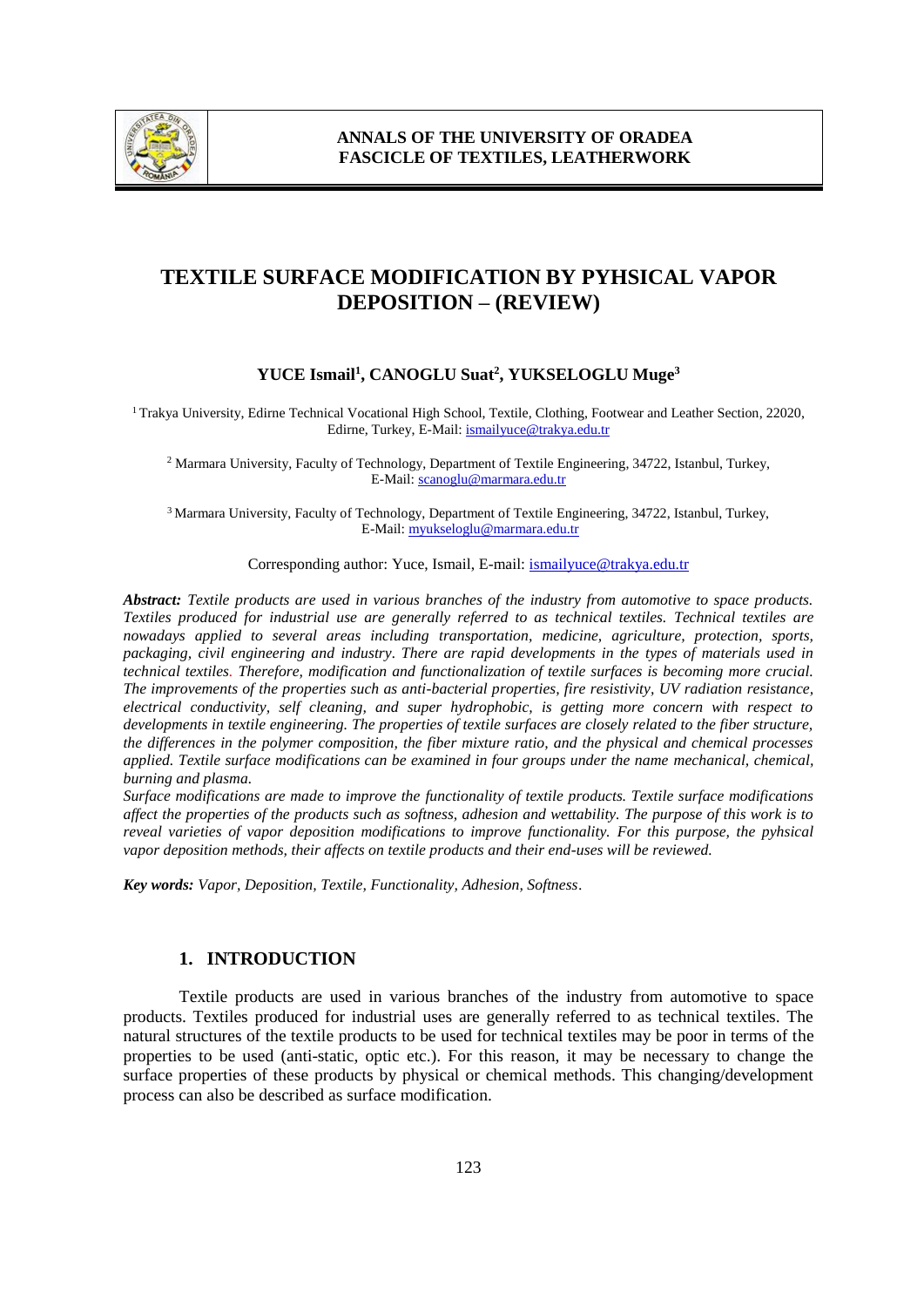

Textile surface modifications are divided into four groups as mechanical, chemical, incineration and plasma. Since the fiber diameter is a few micrometers, incineration and mechanical methods can not be used for surface modification of fibers [1]. Chemical modification processes can be used for better adhesion of fiber and polymer matrix in fiber reinforced composite materials [2]. However, the chemical modification has some disadvantages, such as the risk of corrosion, the ability to modify the surface in a controlled manner, thereby reducing fiber strength and causing environmental pollution. Plasma technology has been reported to have positive effects on wettability, shrinkage, desizing, adhesion, surface cleaning, dye affinity and printing properties. At the same time, it is an environmentally friendly technology [1], [3].

In this study, physical vapor deposition method which is one of the surface modification types is investigated. The general framework of physical vapor deposition, its application to textile products as well as its usage areas in textile has been examined on literature basis.

### **2. PHYSICAL VAPOR DEPOSITION (PVD) METHOD**

Physical and chemical vapor deposition techniques are types of coatings made on the substrate from the gas phase (vapor phase). Physical vapor deposition (PVD) and chemical vapor deposition (CVD) techniques, which are coating techniques made in the gas phase, have a wide range of applications in industrial applications [4].

Physical vapor deposition coating technology has been known since 1800 years, but it is the thin film coating technique used in the industry last 50 years. In this technique, solid raw material is converted into plasma with high energy and then bonded on the substrat to be coated in a controlled way from the raw material [5]. Advantages of this technique include the following: It can be applied on all kinds of materials, the coatings show excellent adhesion properties, the coating thickness can be made very thin and very thick intervals, high speed production can be achieved, environmental friendliness and can be done at low temperature so that the coated material is not damaged [6], [7]. The working cycle of this method is given in Figure 1.

There are two types of parameters that affect the coating process These are: the thickness of the coating and the temperature of the coating process. [8]. The PVD method has a wider range of uses than other methods because it can be made at lower processing temperatures and a wide range of coating thicknesses can be achieved [9].

The working principles of the PVD method include; vacuum evaporation, ion implantation, magnetron sputtering methods [10]. Vacuum evaporation is the simplest of PVD techniques. The material to be coated is evaporated by any heat effect and the evaporating atoms gradually condense on the substrate [11]. Ion implantation is a material surface modification process by which ions of a material are implanted into another solid material, causing a change in the surface physical and chemical properties of the materials. Ion implantation involves an ion source (ions of the desired element), an accelerator (accelerating the ions electrostatically with a high energy), and a target (ions impinging on a target) [10]. The magnetron sputtering technique provides coatings with high chemical and structural complexity [12].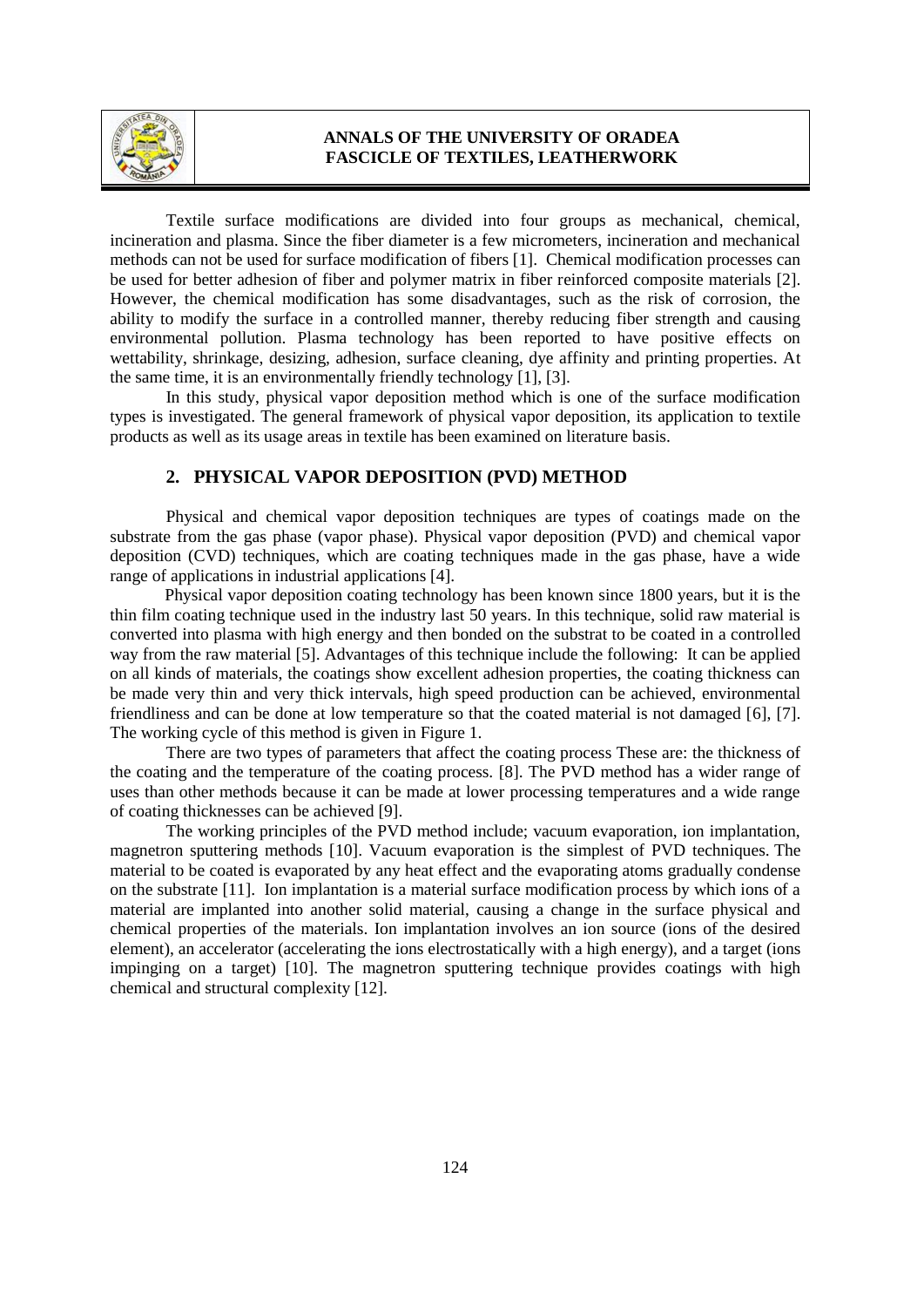



*Fig. 1: Schematic representation of the physical vapor deposition method*

#### **2.1. Use of Physical Vapor Deposition Technique in Textile**

Physical vapor deposition technique is a method used to develop functional textiles. With this method, fabrics can be given different properties such as anti-static, protection against electromagnetic radiation, antibacterial, water-oil repellency, chemical resistance, UV protection, conductivity [13], [14], [15], [16], [17].

Almost all metallic materials can be transferred to textile surfaces by sputtering [10]. The most commonly used PVD technique in the textile industry is sputtering method [18]. The magnetron sputtering technique is one of the most efficient of film coating techniques due to better adhesion on the substrate, environmental friendliness and low storage temperatures [12]. Magnetron sputtering technology can impart conductivity to textile products [17]. Conductive yarns are rapidly gaining importance for areas such as need, static applications, data transfer, imaging, protection against corrosion and electromagnetic shielding [16]. Metals such as Zn, Ti, Cu, Ag and Al; properties such as conductivity, electromagnetic shield, antibacterial textiles can be imparted to fabrics [13], [19].

Silver (Ag) is a coating material that can impart conductivity, antibacterial, UV protection and hydrophobic properties to textile products (Figure 2) [10], [20]. Silver-containing fibers have potential applications ranging from conductive shielding, packaging and protective materials to electronic sensors [21]. Silver and copper coatings can impart both visible light (300-600 nm) and UV light reflection to fabrics. Metallic nanocomposite coated textile materials have great potential for applications such as antistatic fabric, explosion-proof filters, UV absorbing materials and electromagnetic shielding materials [22]. Aluminum nano coatings have also been shown to reduce the electrical resistance of textile products (nonwoven surfaces) [23].

Metal oxide coatings on textile surfaces have also been demonstrated with various studies [24], [25], [26], [27], [28], [29], [30]. These materials include titanium dioxide (TiO2), zinc oxide (ZnO), indium doped tin oxide, and aluminum doped zinc oxide [10]. Titanium dioxide-coated materials have recently been found to exhibit interesting properties due to their unique dielectric and optical properties [25]. Titanium dioxide-functionalized textiles have great potential for the separation of environmental pollutants or gases [31].

Yu et al. PET Polyester non-woven surfaces are coated with semiconductor zinc oxide (ZnO) by direct current reactive magnetron sputtering. As a result of the study, it has been observed that the UV absorbency and antibacterial properties of ZnO coated polyester nonwoven fabrics are improved [32].

In a study by Dietzel et al. Titanium and zirconium cathodes on polyamide fabrics were coated using physical vapor deposition technology (metallization). As a result of the study, the samples were observed to be antistatic [17].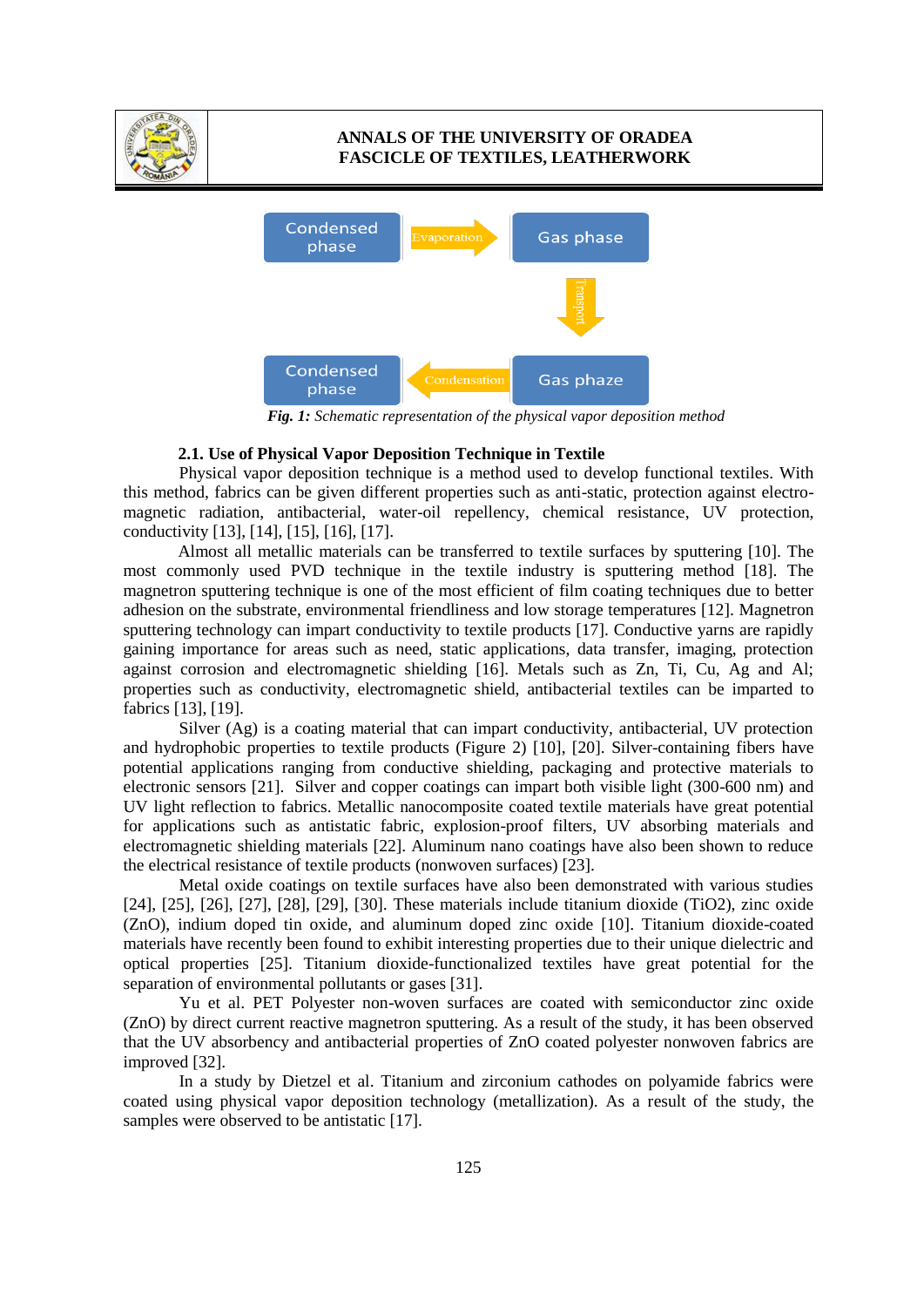

Wang et al. [13] have attempted to impart anti-bacterial properties by coating the surface of polypropylene nonwoven fabrics with nano-structured silver films. As a result, it has been observed that nonwoven polypropylene fabrics coated with silver film have a serious anti-bacterial property compared to the uncoated. At the same time, the increase in silver film thickness contributed positively to the antibacterial property.



*Fig. 2: SEM images, (a) Original PP fibers, (b) 3 nm thick silver coated PP fibers [10].*

## **3. CONCLUSIONS**

Numerous researches have been carried out to improve the functional properties of textiles and new technologies have been adopted to impart different properties to textile products. An ideal surface modification is to coat the thin and uniform layer on the surface without damaging the fiber. At the same time, the environmentally friendly coating processes are the most desired production technique in today's conditions. For this reason, new technologies tend to take the place of conventional coating techniques. One of these techniques are mentioned in this study.

Physical vapor deposition technique have been mentioned in this study and their use on textile surfaces has been examined. The physical vapor deposition technique can impart properties such as conductivity, antistaticity, radiation protection, antibacterial property, water repellency, UV protection, and resistance to chemicals to textile products.

#### **REFERENCES**

[1] N. Yaman, E. Ozdogan, N. Seventekin, T. Oktem, "*Surface Modification Methods for Improvement of Adhesion to Textile Fibers*", Journal of Textile and Apparel, 2008, pp. 89-93.

[2] U. Tayfun, M. Dogan, E. Bayramlı, "*Keten Lifine Çeşitli Yüzey Modifikasyonları Uygulanmasının TPU/Keten Eko-Kompozitlerin Mekanik ve Reolojik Özelliklerine Etkileri*", V. Ulusal Polimer Bilim ve Teknoloji Kongresi, 2014, Tokat, Turkey.

[3] N. Dilsiz, "*Plasma surface modification of carbon fibers: a review*", J. Adhesion Sci. Technol., Vol. 14, No. 7, 2000, pp. 975–987.

[4] Dogan, H., "*Modification of Material Surface by Ion Beam Implantation Technique and Comparison with PVD*", (Yayımlanmış doktora tezi), Sakarya Üniversitesi/Fen Bilimleri Enstitüsü, Sakarya, 2001.

[5] https://tr.wikipedia.org/wiki/Fiziksel\_buhar\_biriktirme, Available: 03.02.2017

[6] Y. Kucuk, "*Effect of pvd coating method on wear performance of hydraulic pump components*", Master's Thesis, Bartin University, Institute of Science Department of Mechanical Engineering, Department of Mechanical Engineering Dept., 2014.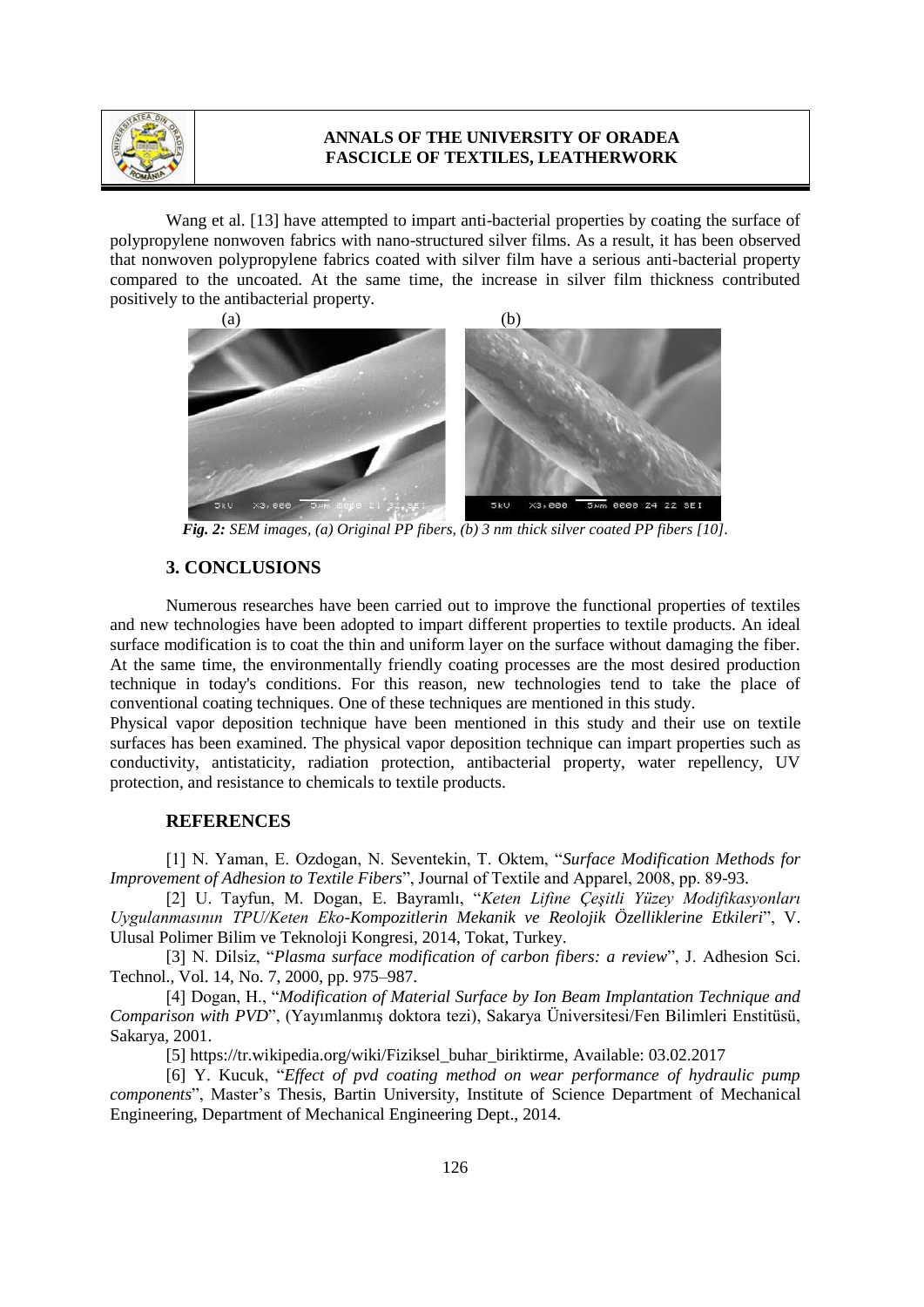

[7] D. M. Mattox, "*Handbook of Physical Vapor Deposition (PVD) Processing*", Elsevier Inc., Second edition, 2010.

[8] K. Holmberg, A. Matthews, "Coatings Tribology; Properties, Techniques and Applications in Surface Engineering", Elsevier, vol. 56, 2nd Edition, 1994.

[9] M. Y. Balali, "*PVD (fiziksel buhar biriktirme) yöntemi ile kaplanmış hidrolik pompa elemanlarının aşınma davranışlarının incelenmesi*", Yüksek Lisans Tezi, Bartın Üniversitesi Fen Bilimleri Enstitüsü Makine Mühendisliği Anabilim Dalı, 2014.

[10] Q. Wei, Y. Xu, Y. Wang, "*Textile surface functionalization by physical vapor deposition*", in Surface modification of textiles, Ed. Q. Wei, Woodhead Publishing in Textiles: Number 97, 2009.

[11] https://tr.wikipedia.org/wiki/Termal\_buharla%C5%9Ft%C4%B1rma\_biriktirme, Available: 04.02.2017.

[12] D. Cukul, M. M. Ozturk, "*Magnetron sputtering technique at textile surface modification: conductive coating*", EJOIR, vol. 3, December 2015.

[13] H. B. Wang, W. F. Wei, J. Y. Wang, J. H. Hong, X.Y. Zhao, "*Sputter deposition of nanostructured antibacterial silver on polypropylene non-wovens*", Surface Engineering, vol. 24, no 1, 2008, pp. 70-74.

[14] R. Morent, N. D. Geyter, "*Improved textile functionality through surface modifications*", in Functional textiles for improved performance, protection and health, Ed. N. Pan, G. Sun, Woodhead Publishing Ltd. 2011.

[15] F. Huang, Q. Wei, Y. Liu, W. Gao, Y. Huang, "*Surface functionalization of silk fabric by PTFE sputter coating*", Journal of Materials Science, vol. 42, Issue 19, 2007, pp. 8025–8028.

[16] L. Wang, X. Wang, T. Lin, "*Conductive coatings for textiles*" in Smart textile coatings and laminates, Ed. W. C. Smith, Woodhead Publishing Series in Textiles: Number 90, 2010, pp. 155, 157.

[17] Y. Dietzel, W. Przyborowski, G. Nocke, P. Offermann, F. Hollstein, J. Meinhardt, "*Investigation of PVD arc coatings on polyamide fabrics*", Surface and Coatings Technology, 135, 2000, pp. 75-81.

[18] K. Vaideki, "*Plasma technology for antimicrobial textiles*", in Antimicrobial Textiles, Ed. G. Sun, Woodhead Publishing in Textiles: Number 180, 2016, pp. 73-86.

[19] P. Ryszard, E. Korzeniewska, M. Frydrysiak, J. Zięba, L. Tęsiorowski, K. Gniotek, Z. Stempień, M. Tokarska, "*Using vacuum deposition technology for the manufacturing of electroconductive layers on the surface of textiles*", Fibres&Textile in Eastern Europe, 20, 2(91), 2012, pp. 68-72.

[20] S. X. Jiang, W. F. Qin, R. H. Guo, L. Zhang, "*Surface functionalization of nanostructured silver-coated polyester fabric by magnetron sputtering*", Surface & Coatings Technology, 204, 2010, pp. 3662–3667.

[21] Q. F. Wei, X. Q. Wang, W. D. Gao, "*AFM and ESEM characterisation of functionally nanostructured fibres*", Applied Surface Science 236, 2004, pp. 456–460.

[22] Q. Wei, L. Yu, D. Hou, Y. Wang, "*Comparative studies of functional nanostructures sputtered on polypropylene nonwovens*", e-Polymers, 2007, No. 039.

[23] B. Deng, Q. Wei, W. Gao, X. Yan, "*Surface Functionalization of Nonwovens by Aluminum Sputter Coating*", FIBRES & TEXTILES in Eastern Europe, vol. 15, No. 4 (63), 2007, pp. 90-92.

[24] Y. Xu, Q. F. Wei, Y. Y. Wang, F. L. Huang, H. Zhu, "*Preparation of TiO2 coated on fabrics and their photocatalytic reactivity*", Journal of Donghua University, 24, 2007, pp. 333–336.